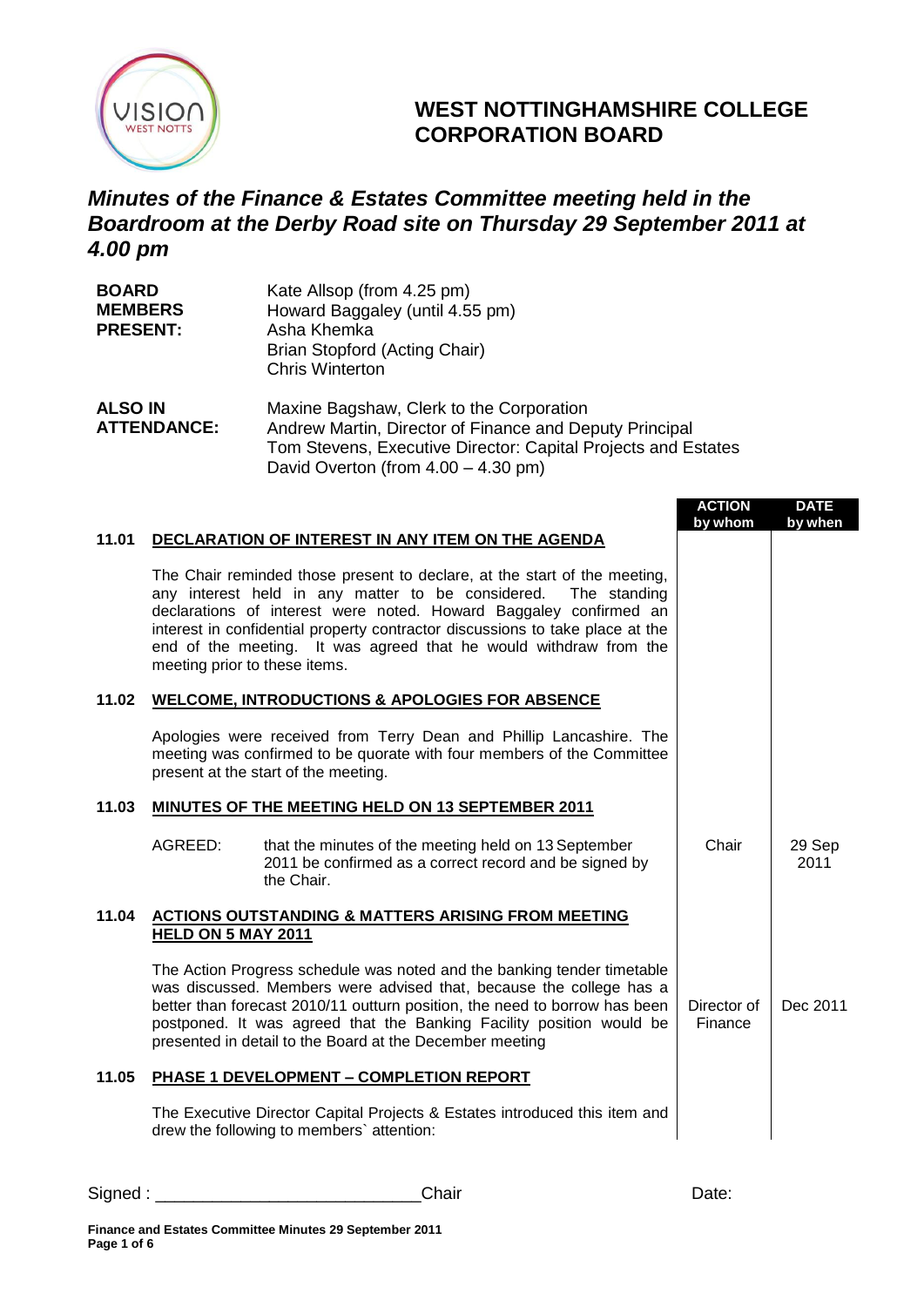|         |                                                                                                                                                                                                                                                                                                                                                                                                                                                                                                                                                                                                                                                                                                                                                                                                                                                                                                                                                                                                                                                                                                                                                                                                                                                                                                                                                                                                                                                                                                                                                                                                                                                                                                                                                                                                                                                                                                                                                                                                                                                   | <b>ACTION</b> | <b>DATE</b> |
|---------|---------------------------------------------------------------------------------------------------------------------------------------------------------------------------------------------------------------------------------------------------------------------------------------------------------------------------------------------------------------------------------------------------------------------------------------------------------------------------------------------------------------------------------------------------------------------------------------------------------------------------------------------------------------------------------------------------------------------------------------------------------------------------------------------------------------------------------------------------------------------------------------------------------------------------------------------------------------------------------------------------------------------------------------------------------------------------------------------------------------------------------------------------------------------------------------------------------------------------------------------------------------------------------------------------------------------------------------------------------------------------------------------------------------------------------------------------------------------------------------------------------------------------------------------------------------------------------------------------------------------------------------------------------------------------------------------------------------------------------------------------------------------------------------------------------------------------------------------------------------------------------------------------------------------------------------------------------------------------------------------------------------------------------------------------|---------------|-------------|
|         | CREATE opened for business on Friday 2 September 2011 with the<br>٠<br>Principal's briefing sessions to college staff and in time for the start of<br>term on Monday 5 September 2011.<br>Construction and fit out of facilities continued throughout August and<br>$\bullet$<br>generally as planned.<br>Additional insulation to the roof was completed during this period.<br>Not foreseen at the time was the difficulty that would ensue with the<br>$\bullet$<br>delivery and installation of the external red and grey cladding.<br>Installation of the red and grey panels suffered with delivery delays,<br>$\bullet$<br>poor quality of panel and poor fitting. Further assurance of quality and<br>deliverability of cladding panels will be required for the new build.<br>Bowmer & Kirkland asked to confirm that the panels will be fitted<br>$\bullet$<br>properly and/or replaced before the official opening on 14 November<br>2011.<br>Technical fit out by TMC taken longer than anticipated.<br>All<br>$\bullet$<br>connectivity in rooms and between rooms complete and subject to<br>installation of legacy equipment by college staff and testing on 21/22<br>September.<br>Completion of work and payment of invoices subject to snagging,<br>$\bullet$<br>commissioning and acceptance by the College.<br>Within the overall budget of £4,802,157 approved by Corporation<br>$\bullet$<br>Board for Phase One of the development programme a total of<br>£4,599,796. An under spend of £202,361.<br>CREATE budgetary expenditure of £4,110,372 against a budget of<br>$\bullet$<br>£4,102,157. An overspend of £8,215. This includes professional fees,<br>contingency, furnishings and VAT.<br>VAT is accounted throughout at 20%. It is anticipated that around<br>$\bullet$<br>£10,000 VAT can be re-claimed via Deloittes for installation of DDA<br>lifts.<br>Members discussed the cladding difficulties in detail and were advised that<br>a meeting with Bowmer and Kirkland and cladding manufacturers has been | by whom       | by when     |
|         | agreed for 6 October 2011 to finalise. Whilst there may have been sub-<br>contractor quality difficulties, it was accepted that this was a main<br>contractor issue to resolve and was something that had to be addressed<br>given the planned use of extensive cladding for other elements of the<br>project. The college's intention is to seek to have the grey tiles re-installed<br>and the red tiles replaced.                                                                                                                                                                                                                                                                                                                                                                                                                                                                                                                                                                                                                                                                                                                                                                                                                                                                                                                                                                                                                                                                                                                                                                                                                                                                                                                                                                                                                                                                                                                                                                                                                              |               |             |
|         | AGREED:<br>to note the content of the report,                                                                                                                                                                                                                                                                                                                                                                                                                                                                                                                                                                                                                                                                                                                                                                                                                                                                                                                                                                                                                                                                                                                                                                                                                                                                                                                                                                                                                                                                                                                                                                                                                                                                                                                                                                                                                                                                                                                                                                                                     |               |             |
| 11.06   | <b>PHASE 2 - DEVELOPMENT UPDATE</b>                                                                                                                                                                                                                                                                                                                                                                                                                                                                                                                                                                                                                                                                                                                                                                                                                                                                                                                                                                                                                                                                                                                                                                                                                                                                                                                                                                                                                                                                                                                                                                                                                                                                                                                                                                                                                                                                                                                                                                                                               |               |             |
|         | The Executive Director: Capital Projects & Estates introduced this item and<br>drew members' attention to the following:                                                                                                                                                                                                                                                                                                                                                                                                                                                                                                                                                                                                                                                                                                                                                                                                                                                                                                                                                                                                                                                                                                                                                                                                                                                                                                                                                                                                                                                                                                                                                                                                                                                                                                                                                                                                                                                                                                                          |               |             |
|         | Planning permission granted for the sports hall and car parks at MDC<br>$\bullet$<br>planning committee on 31 August 2011.<br>Planning conditions discussed with MDC planning Officers. No delay<br>$\bullet$<br>on commencement of programme is anticipated.<br>Design team met with shortlisted contractors on Friday 23 September -<br>$\bullet$<br>confidential recommendations will be presented to the Committee at<br>the end of the meeting.<br>Acoustic recommendations for the sports hall. Budgetary implications<br>to be noted.                                                                                                                                                                                                                                                                                                                                                                                                                                                                                                                                                                                                                                                                                                                                                                                                                                                                                                                                                                                                                                                                                                                                                                                                                                                                                                                                                                                                                                                                                                      |               |             |
| Signed: | Chair                                                                                                                                                                                                                                                                                                                                                                                                                                                                                                                                                                                                                                                                                                                                                                                                                                                                                                                                                                                                                                                                                                                                                                                                                                                                                                                                                                                                                                                                                                                                                                                                                                                                                                                                                                                                                                                                                                                                                                                                                                             | Date:         |             |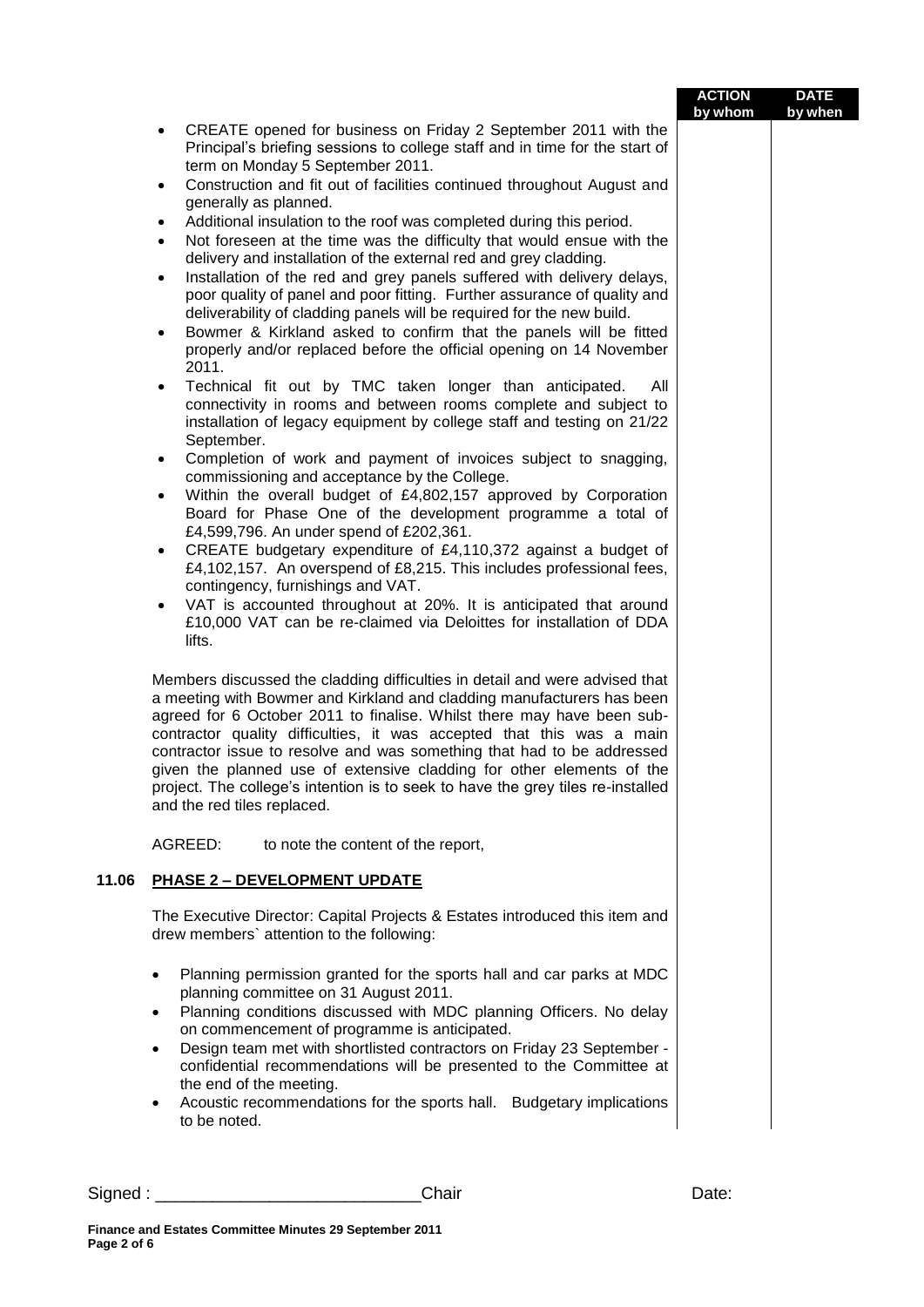|       |                                                                                                                                                                                                                                                                                                                                                                                                                                                                                                                                                                                                                                                                                                                                                                                                                                                                                                                                                                                                                                                                                                                                                                                                                                                                                                                                                                                                                                                                                                                                                                                                                                                                                                                                                                                                                                                                                                                             | <b>ACTION</b><br>by whom | <b>DATE</b><br>by when |
|-------|-----------------------------------------------------------------------------------------------------------------------------------------------------------------------------------------------------------------------------------------------------------------------------------------------------------------------------------------------------------------------------------------------------------------------------------------------------------------------------------------------------------------------------------------------------------------------------------------------------------------------------------------------------------------------------------------------------------------------------------------------------------------------------------------------------------------------------------------------------------------------------------------------------------------------------------------------------------------------------------------------------------------------------------------------------------------------------------------------------------------------------------------------------------------------------------------------------------------------------------------------------------------------------------------------------------------------------------------------------------------------------------------------------------------------------------------------------------------------------------------------------------------------------------------------------------------------------------------------------------------------------------------------------------------------------------------------------------------------------------------------------------------------------------------------------------------------------------------------------------------------------------------------------------------------------|--------------------------|------------------------|
|       | New two year £100m capital programme launched in September 2011.<br>$\bullet$<br>The College is eligible for £100,000 Renewal Grant and application for<br>an Enhanced Renewal Grant of up to £2m (including the £100,000<br>Renewal Grant. Responses by 28 October and 9 November with a<br>decision before 24 December 2011.<br>Planning application for new build and enclosed courtyard submitted to<br>$\bullet$<br>MDC Planning office on 1 September. The process will take around 13<br>weeks with likelihood of application heard on 19 December 2011.<br>Process of selecting a shortlist of contractors to be invited to tender<br>$\bullet$<br>commenced. A confidential report to be considered at the end of the<br>meeting.<br>Fire strategy for new build and courtyard generally approved in<br>$\bullet$<br>principal by MDC Building Control and Fire officers.<br>(Kate Allsop joined the meeting at 4.25 pm).<br>Members debated the acoustic needs of the sports hall in detail and<br>questioned whether the additional expenditure proposed was essential.<br>The Principal explained that it was if the hall was to be used for 'speech'<br>based activities and not just sport. It was explained that the additional<br>works are to internally reduce reverberations down to an acceptable level<br>and were not connected with any external noise issues.<br>AGREED:<br>to note the update provided.<br>(David Overton left the meeting at 4.30 pm).                                                                                                                                                                                                                                                                                                                                                                                                                                            |                          |                        |
| 11.07 | FINANCE POSITION - 2010/11 Year end position                                                                                                                                                                                                                                                                                                                                                                                                                                                                                                                                                                                                                                                                                                                                                                                                                                                                                                                                                                                                                                                                                                                                                                                                                                                                                                                                                                                                                                                                                                                                                                                                                                                                                                                                                                                                                                                                                |                          |                        |
|       | The Director of Finance introduced this item and drew members' attention<br>to his detailed report. The following was noted:<br>The 2010-11 financial year has now ended with a strong result across<br>$\bullet$<br>all elements of the West Nottinghamshire College Group. The strong<br>result follows some challenging events occurring during the year which<br>also included taking some tough decisions on the structure of the<br>college moving forward. With this backdrop, the result is all the more<br>encouraging for the 2011/12 year which lies ahead. The college is due<br>to be audited week commencing 26 September 2011 and the results<br>reported are subject to that audit.<br>Total turnover for the Group is £46.9million some £500k better than<br>$\bullet$<br>had been expected following a strong last month for the Adult<br>Apprenticeship programme which added income of £677k in the month<br>to reach a full year total of £3.48million. Strong performance in the<br>final month was also evident within the Train to Gain programme.<br>Operating profits for the Group of £2.639million represents an increase<br>$\bullet$<br>of £1.16 million against the end of year forecast and have been enabled<br>by strong profitability in the college and all three subsidiary companies.<br>At college level, an operating profit of £1.532million is £940k ahead of<br>$\bullet$<br>forecast helped by the apprenticeship programme (although 16-18<br>apprenticeships fell some way short of forecast) and under-spending<br>on pay (£365k). Non pay costs also remained within the full year<br>forecast and delivered a small under spend of £178k.<br>College pay costs of £24.533million include total staff restructuring<br>٠<br>costs of £386k against a forecast spend of £390k. This budget was set<br>aside to deliver the recent restructure in July 2011. Across other pay |                          |                        |
|       | Chair<br>Signed : ____________________________                                                                                                                                                                                                                                                                                                                                                                                                                                                                                                                                                                                                                                                                                                                                                                                                                                                                                                                                                                                                                                                                                                                                                                                                                                                                                                                                                                                                                                                                                                                                                                                                                                                                                                                                                                                                                                                                              | Date:                    |                        |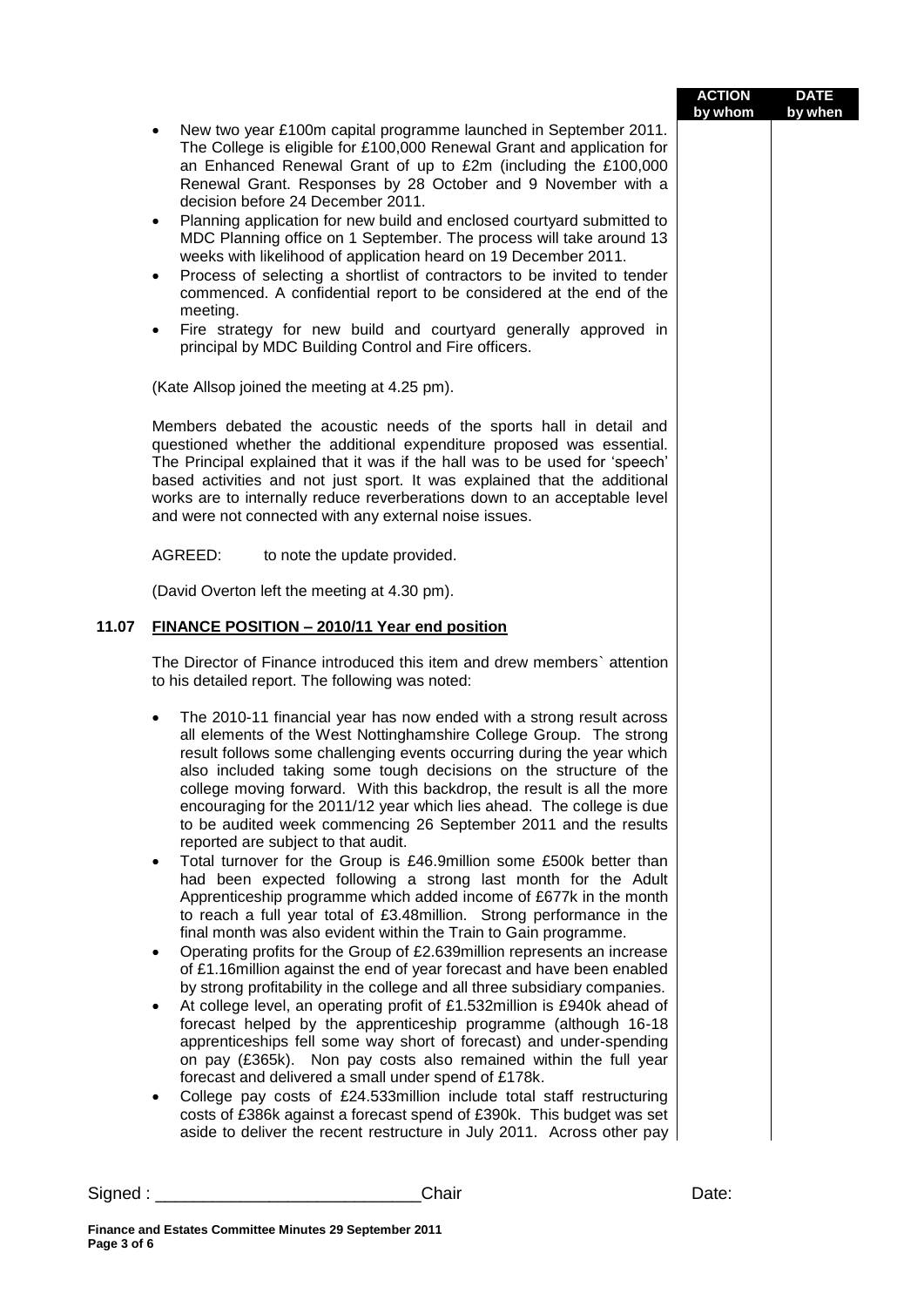## **ACTION by whom DATE by when**

budget lines, under-spends have been achieved in teaching departments, administration and other support. The main reason for the under-spend is the number of unfilled vacancies held in the college as a deliberate strategy to minimize compulsory redundancies through the restore and to drive forward further efficiency in college operations.

- Non pay costs within college have under-spent for the year by £178k at a total of £19.734million. A key contributor to the under-spend has been within administration with releases from accruals providing a £152k positive one off impact at the year end. Maintenance costs exceeded the forecast £850k spend as had been anticipated but did not breach £1million as had been expected.
- Subsidiary company trading performance was strong across all three entities. The strongest performance was delivered through Skilldrive where BKSB achieved an operating profit of £874k on sales of £2.1million. This performance is the best reported in the history of the company and provides an ideal base from which to deliver further growth into 2011/12.
- Safety Plus reported a reasonable result, delivering an operating profit of £230k on income of £2.0million. This was stronger than had been expected but continues to be reliant of public funding for its business. Vision Apprentices delivered a small £3k profit on turnover of £342k, demonstrating the increase in business size but also underlining the profitability challenge that such a company offers.
- The college balance sheet and solvency are very strong at the year end with cash of £7.1million and net current assets of £1.09million, despite investing £3.9million in fixed asset additions during 2011/12. The impact of the stronger than anticipated solvency position means that borrowing for the next phase of the capital programme can be delayed further, thus saving on costly interest payments.

Members discussed the staff cost savings made. It was confirmed that vacancies not filled related to non teaching positions generally and that there had, in achieving these savings, been no compromise to the quality of provision.

All members of the Committee agreed that the results seen were exceptional, particularly in the current challenging environment.

AGREED: to note the content of the report.

## **11.08 INSURANCE AND RISK 2011/12**

The Director of Finance introduced this item and drew members` attention to the summary of cover detailed. It was confirmed that the college continues its existing arrangements with Zurich as they remain competitive in the market. This year is the second of a three year contract. The following was specifically noted:

- The greatest increase relates to building cover.
- The cover is for the whole group and therefore includes subsidiaries.
- Claims history will have a small impact but not significant. Most claims relate to employers liability eg slips, trips, etc. The college was able to claim for the repair costs following the No 19 burst pipe but was not able to claim for the ceiling tile issue.
- Price of terrorism cover is very expensive but a significant risk not to have it in place.

| Signed | ;haır | vate. |
|--------|-------|-------|
|        |       |       |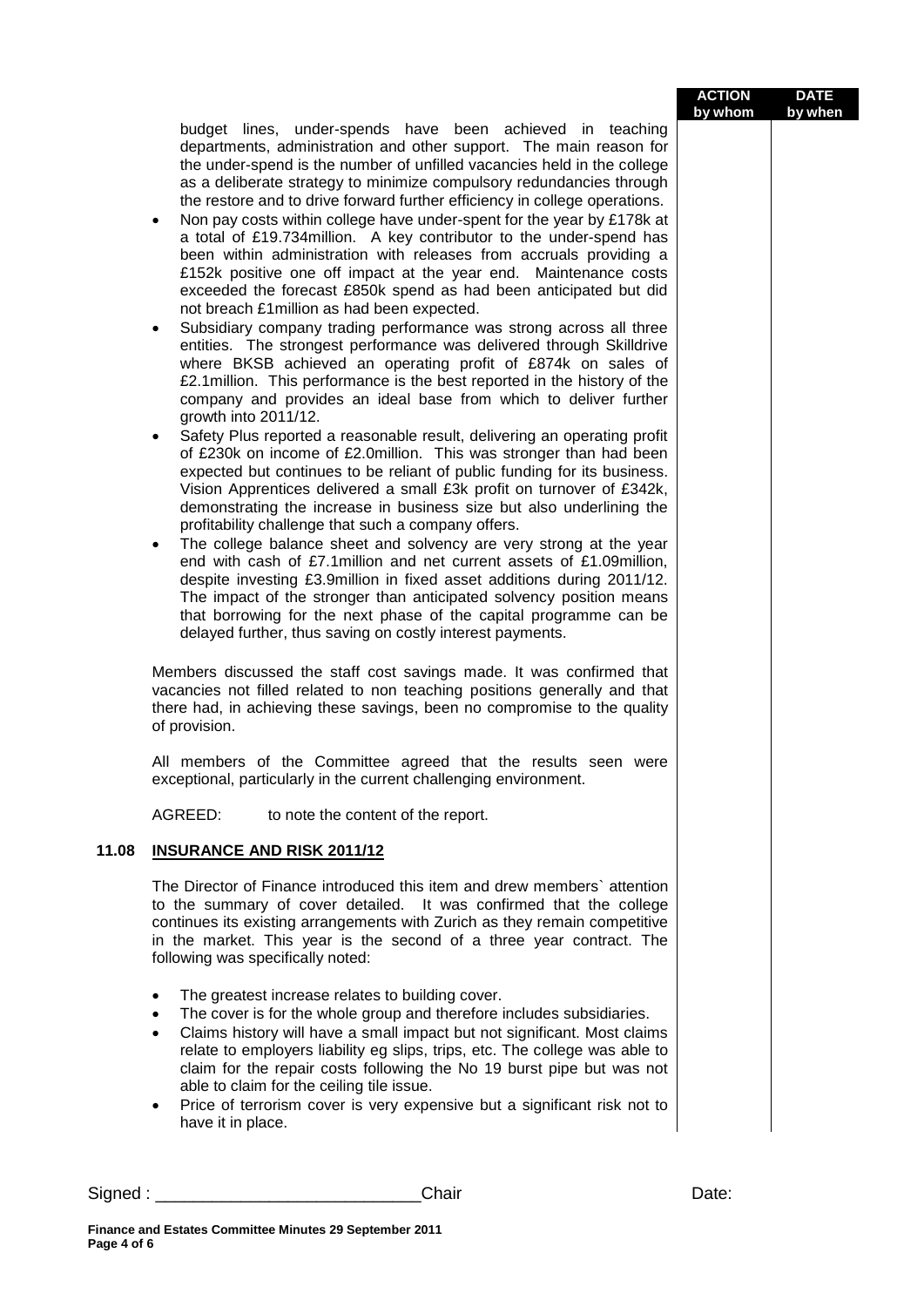|       |                                                                                                                                                                                                                                                                                                                                                                                                                                                                                                                                                        | <b>ACTION</b><br>by whom | <b>DATE</b><br>by when |
|-------|--------------------------------------------------------------------------------------------------------------------------------------------------------------------------------------------------------------------------------------------------------------------------------------------------------------------------------------------------------------------------------------------------------------------------------------------------------------------------------------------------------------------------------------------------------|--------------------------|------------------------|
|       | The college undertakes a risk assessment of insurance provision<br>required on an annual basis.                                                                                                                                                                                                                                                                                                                                                                                                                                                        |                          |                        |
|       | AGREED:<br>to note the insurance and risk arrangements for 2011/12.                                                                                                                                                                                                                                                                                                                                                                                                                                                                                    |                          |                        |
| 11.09 | FINANCIAL REGULATIONS - ANNUAL REVIEW                                                                                                                                                                                                                                                                                                                                                                                                                                                                                                                  |                          |                        |
|       | The Director of Finance introduced this report and drew members'<br>attention to the summary schedule of changes proposed. Members noted<br>the change from 'Institution' to 'College', the reference to the Bribery Act<br>requirements and the changes to the EU procurement thresholds.<br>Members felt that the changes were reasonable and were happy to adopt<br>them. For the future, members indicated that they would find it useful to<br>have 'track changes' marked on the document so that they could assess<br>the changes in the round. | Director of<br>Finance   | Oct 2012               |
|       | AGREED:<br>to recommend the approval of the amendments proposed<br>to the Financial Regulations.                                                                                                                                                                                                                                                                                                                                                                                                                                                       |                          |                        |
| 11.10 | <b>ANNUAL REVIEW OF STANDING ORDERS</b>                                                                                                                                                                                                                                                                                                                                                                                                                                                                                                                |                          |                        |
|       | The Clerk to the Corporation introduced this item and drew members'<br>attention to the administrative changes highlighted in red. Members were<br>happy to support the amendments proposed.                                                                                                                                                                                                                                                                                                                                                           |                          |                        |
|       | AGREED:<br>to recommend the approval of the amendments proposed<br>to the Standing Orders.                                                                                                                                                                                                                                                                                                                                                                                                                                                             |                          |                        |
| 11.11 | <b>COMMITTEE SELF ASSESSMENT 2010/11</b>                                                                                                                                                                                                                                                                                                                                                                                                                                                                                                               |                          |                        |
|       | The Clerk to the Corporation introduced this item and invited members to<br>reflect upon performance against the terms of reference approved by the<br>Board. Members all agreed that the work of the Committee was<br>challenging and detailed but that this was an inevitable consequence of the<br>college's ambitious plans. Members agreed that the amalgamation of two<br>committees into one had brought about efficiencies and avoided<br>duplication. It was felt that attendance generally for the Committee<br>meetings is good             |                          |                        |
|       | AGREED:<br>to note the self assessment discussions                                                                                                                                                                                                                                                                                                                                                                                                                                                                                                     |                          |                        |
|       | (Howard Baggaley left the meeting at 4.55 pm)                                                                                                                                                                                                                                                                                                                                                                                                                                                                                                          |                          |                        |
| 11.12 | <b>CONFIDENTIAL ITEMS</b>                                                                                                                                                                                                                                                                                                                                                                                                                                                                                                                              |                          |                        |
|       | CONTRACTOR SELECTION FOR NEW BUILD<br>(i)                                                                                                                                                                                                                                                                                                                                                                                                                                                                                                              |                          |                        |
|       | AGREED:<br>that the content of discussions would be recorded<br>separately                                                                                                                                                                                                                                                                                                                                                                                                                                                                             |                          |                        |
|       | (ii)<br>CONTRACTOR APPOINTMENT FOR SPORTS HALL & CAR PARKS                                                                                                                                                                                                                                                                                                                                                                                                                                                                                             |                          |                        |
|       | that the content of discussions would be recorded<br>AGREED:<br>separately                                                                                                                                                                                                                                                                                                                                                                                                                                                                             |                          |                        |
|       |                                                                                                                                                                                                                                                                                                                                                                                                                                                                                                                                                        |                          |                        |